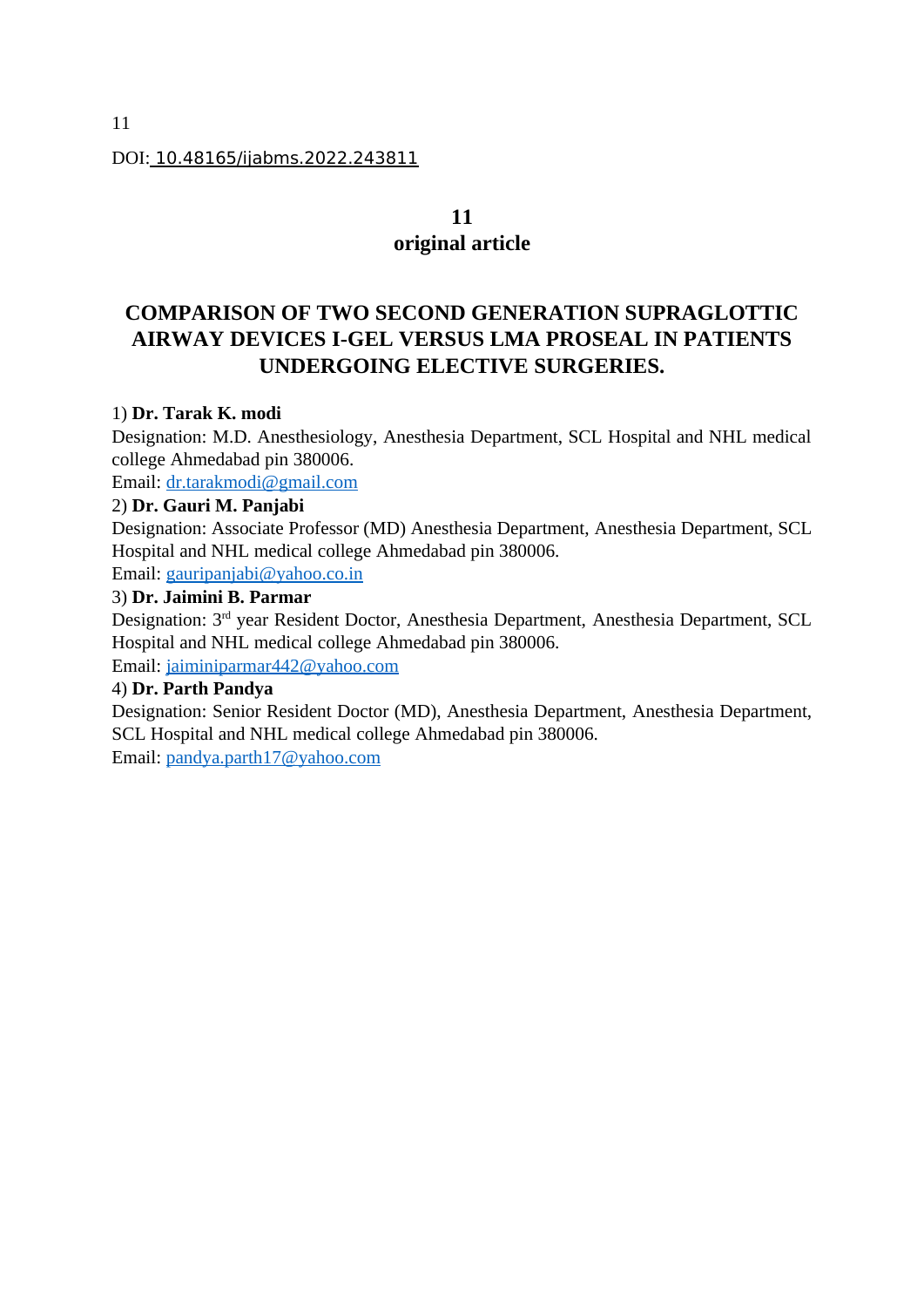## **ABSTRACT: INTRODUCTION:**

Management of airway is one of the primary responsibilities of anesthesiologist<sup>1</sup>.

Supraglottic airway devices have become a standard fixture in airway management, filling a niche between the face mask and tracheal tube in terms of both anatomical position and degree of invasiveness. They have separate gastric channel to reduce regurgitation & pulmonary aspiration<sup>2</sup>.

Proseal LMA has unique double cuff arrangement, main cuff is inflated to seal the laryngeal opening and additional pharyngeal cuff helps to improve the airway seal which make the PLMA ideal for positive pressure ventilation. 'I-gel' is a non-inflatable supraglottic airway device designed to avoid compression trauma.

**Objectives of the study** were Quality of insertion, Complications during insertion, Quality of airway sealing, Analysis of hemodynamic parameters, Postoperative complications.

**METHODS:** Total 60 patients were divided in 2 groups: A & B. Airway secured with I-gel & PLMA respectively.

Ease of insertion of devices, airway sealing quality score, ease & number of attempts of gastric tube insertion were noted.

**RESULTS:** I-gel is better than PLMA in term of faster & easy insertion requiring less manipulation with low incidence of complications during insertion, less hemodynamic stress response and lower postoperative complications.

**CONCLUSION:** Among the second generation supraglottic airway device I-gel is a better & safe alternative to PLMA during elective surgeries.

**KEYWORDS:** I-gel, Proseal LMA, supraglottic airway device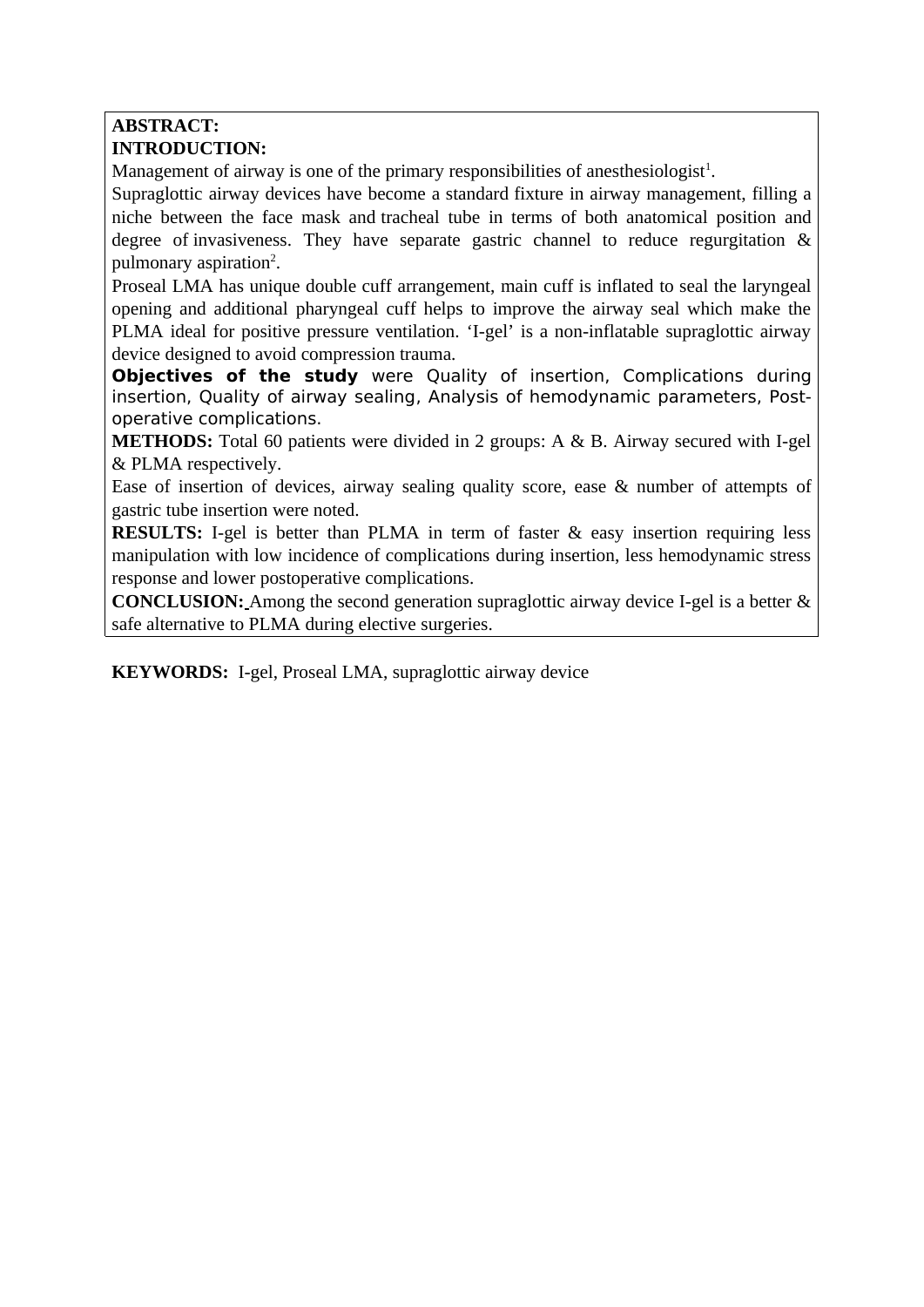#### **INTRODUCTION:**

Supraglottic airway devices have become a standard fixture in airway management, filling a niche between the face mask and tracheal tube in terms of both anatomical position and degree of invasiveness. These devices sit outside the trachea and provide a hands-free means of achieving a gas tight airway. The Proseal laryngeal mask airway (PLMA) was introduced by Archie Brain in clinical practice in 20003. It has unique double cuff arrangement in which main cuff seals the laryngeal opening when inflated, and an additional pharyngeal cuff helps to improve the airway seal. These features make the PLMA ideal for application of positive pressure ventilation. second tube was placed lateral to the airway channel to facilitate passage of nasogastric tube, to separate respiratory and esophageal pathways and permit escape of gastric content to reduce risk of gastric insufflations, regurgitation and pulmonary aspiration4.Further they have reinforced airway tube to prevent kinking and a built in bite block to reduces the possibility of airway obstruction. To overcome the limitation of PLMA (high cost, demand for careful handling to prevent cuff damage and relative difficulty of insertion) a new and cheaper supraglottic airway device "I-gel" has been developed by Dr. Mohammad Aslam Nasir in January 2007. I-gel is a single use noninflatable supraglottic airway device. It is designed to create a non-inflatable anatomical seal of the pharyngeal, laryngeal and peri-laryngeal structures to avoid the compression trauma that can occur with inflatable supraglottic airway devices. The tip of the distal non-inflatable cuff lies in the proximal opening of the esophagus, isolating the esophageal opening from laryngeal inlet. The seal created is sufficient for both spontaneously breathing patients and for positive pressure ventilation4. The present study was designed to compare two second generation supraglottic airway devices (I-gel versus LMA Proseal) in patients undergoing elective surgeries.

#### **OBJECTIVES:**

The objectives were:

1) Quality of insertion: (a) Ease of insertion

(b) Number of attempts

- 2) Complications during insertion.
- 3) Quality of airway sealing
- 4) Analysis of hemodynamic parameters.
- 5) Post-operative complications.

**METHODS:** After approval from the institutional review board (IRB), comparative observational study was conducted in total 60 adult patients of ASA grade I & II, aged between 18-60 years of either sex scheduled for elective surgical procedures under general anesthesia. Patients with known difficult airway, Cervical spine disease, Mouth opening <2.5 cm, Full stomach, Hiatus hernia or Gastro-oesophageal reflux disease were excluded from the study.

The thorough preoperative check-up and examination was done and all routine investigations were with in normal limits. Patients kept nil orally for at least 6 hours pre- operatively. Informed and written consent was taken.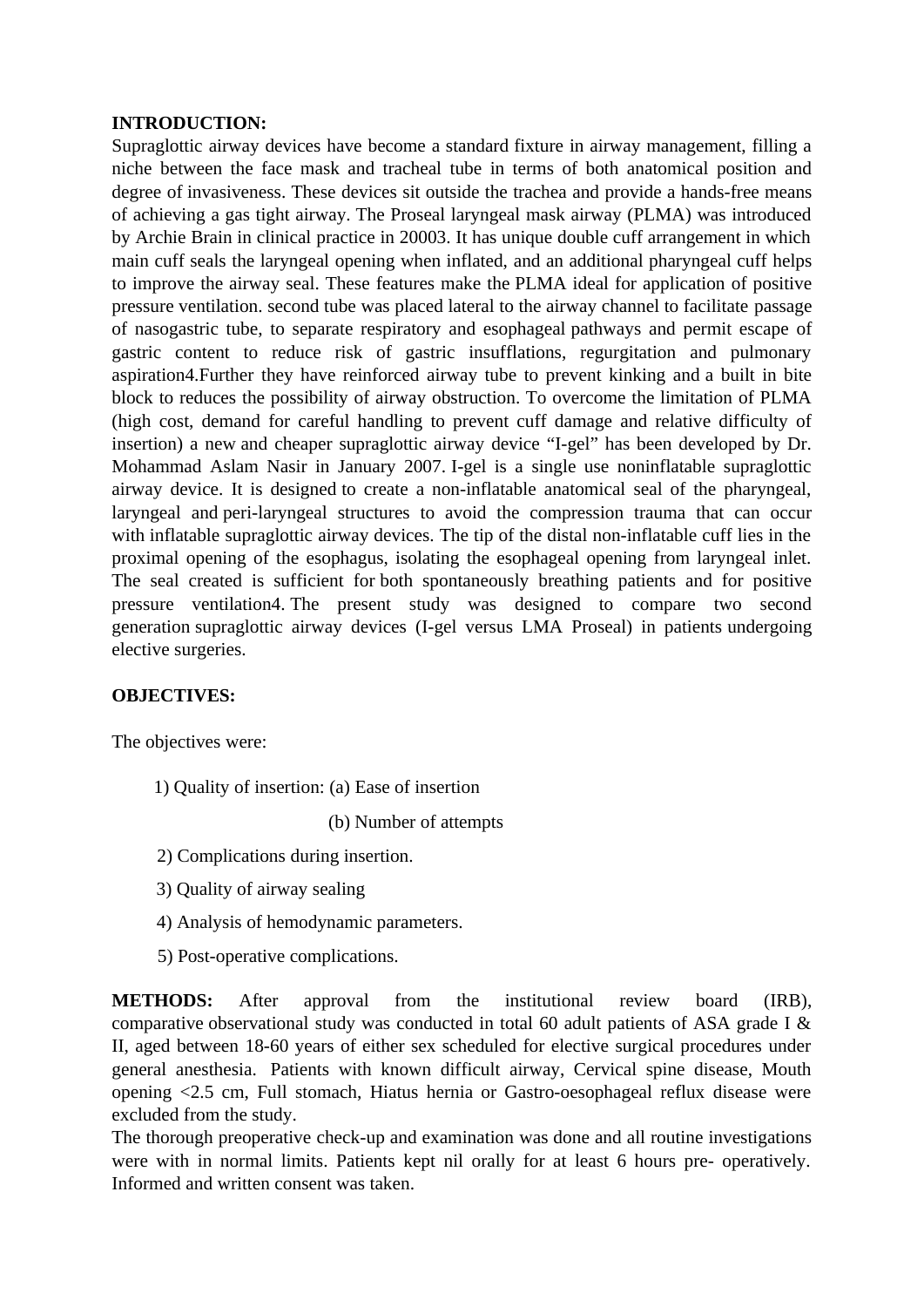In operating room, all standard monitors including electrocardiograph, NIBP, pulse -oximeter and ETCO2 were applied and baseline reading noted. Intravenous line secured with IV cannula (18 G) and IV fluid started.

The size of the device used was decided by patient's body weight and manufacture's recommendation.

 Patient was divided into two Groups A and B. Device was selected by odd & even method. In odd no. I-gel (Group A) and in even no. PLMA (Group B) selected. Selected device was lubricated with hydrating jelly before insertion.

All patients were premedicated with following drugs Inj.Glycopyrrolate 0.004 mg/kg IV, Inj. Ondansetron 4mg IV, Inj. Fentanyl 2µg /kg IV.

Preoxygenation with 100% oxygen for 3 min, Induction was done by Inj. Propofol 2.5mg/kg IV. Adequate depth of anesthesia was considered by loss of eye lash reflex and relaxation of jaw. If adequate depth is not achieved than additional dose of inj. Propofol 0.5 mg/kg IV given. Once an adequate depth of anesthesia was achieved, patient's airway was secured by selected device. In Group A I-gel, While in Group B LMA Proseal was inserted.

In Group B after insertion, cuff was inflated with air (as per size of PLMA) till the absence of audible leak. An effective airway and proper placement of the device was judged by a square wave capnograph trace, bilateral symmetrical chest expansion, and no audible leak. Both the devices were fixed by taping the tube over the chin. The device was connected to a Bain's circuit and anesthesia was maintained using 50% oxygen, 50% nitrous oxide, Sevoflurane 2-3% & IV inj.atracurium 25mg & repeated 5 mg as per requirement. Patients ventilated with intermittent positive pressure ventilation.

The quality of insertion of device was recorded. It includes ease of insertion and number of insertion attempts of device. Ease was defined as no resistance to insertion in the pharynx in a single maneuver. Difficult insertion was considered if resistance to insertion or one or more maneuver like gentle pushing and pulling of the device, chin lift, jaw thrust, head extension and neck flexion required to insert airway. The number of insertion attempts was also recorded. If an effective airway could not be achieved, the device was removed and second attempt was done. A maximum of three attempts were tried for adequate placement, after which insertion was recorded as a failure, and airway was secured with an appropriate- sized ETT and was excluded from the study. Complications during insertion like coughing, gagging, laryngospasm, bronchospasm and regurgitation/aspiration were noted.

Airway sealing quality was recorded by ASQS as determined by percentage loss of delivered tidal volume (inspiratory (set) – expiratory (outcome) volume on ventilator display screen). Airway sealing quality score

| No leak detected                                  |  |
|---------------------------------------------------|--|
| 2   Minor leak of tidal volume (Vt loss <20%)     |  |
| Moderate leak of tidal volume (Vt loss 20% - 40%) |  |
| Insufficient seal (Vt loss >40%)                  |  |

Patients' vitals were measured preoperatively, before induction, immediately after insertion, 1, 3, 5, 10, and 15 min after insertion of device. After completion of surgery, anesthetic agents were discontinued, and patient reversed with inj. Neostigmine 2.5mg and inj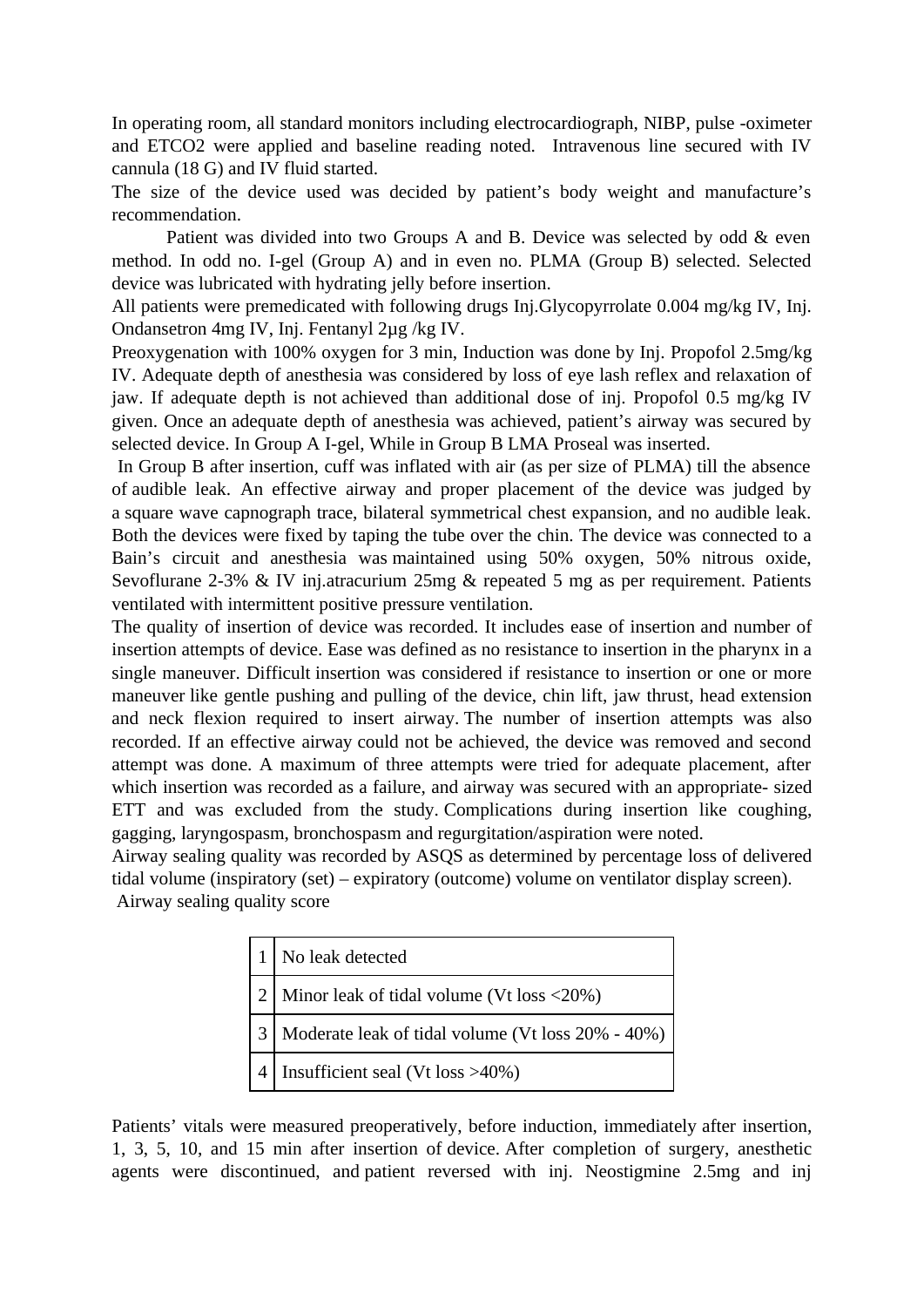Glycopyrrolate 0.04mg IV. After proper suctioning of oral cavity, after deflating the cuff of PLMA (directly for I-gel) device was removed. Duration of surgery was noted.

Postoperative complications like sore throat, hoarseness of voice, bronchospasm/laryngospasm, injury of the lips, teeth or the tongue and device was inspected for any blood stain were noted. Statistical analysis was done by unpaired t Test. All the continuous variables were recorded as mean  $\pm$  SD. Chi square test was used for association between two attributes like ease of insertion of device, airway sealing quality score. Data's were analyzed using 'GraphPad' software. 'p' value of <0.05 was considered as statistically significant, whereas 'p' value of <0.001 was taken as highly significant.

## **RESULTS:**

There was no significant difference between the two groups with respect to demographic details and ASA grading as shown in table 1.

## TABLE 1: DEMOGRAPHIC DATA

The ease of insertion was more with I-gel 27 (90.0%) than PLMA 20 (66.6%) which was statistically significant ( $p$ <0.05). In both the groups in all the patients, device was inserted successfully within two attempts. The I-gel & PLMA was inserted in the first attempt in 28(93.3%) & 22(73.3%) patients respectively, which was statistically significant ( $p$ <0.05) as shown in figure 1.

# **FIGURE 1: QUALITY OF INSERTION**

Fewer complications were noted during insertion of device. In Group A, only 1 (3.33%) patient had coughing/gagging while in Group B, 5 (16.66%) patients had coughing during insertion of device. No patients had laryngospasm, bronchospasm and regurgitation/aspiration in any group as shown in table 2.

| <b>Patient data</b>       | <b>Group A</b>  | <b>Group B</b>  |
|---------------------------|-----------------|-----------------|
| Number of patients        | 30              | 30              |
| Age (years)               | 32.06±12.8      | $28.3 \pm 9.43$ |
| Gender<br>male/female     | 11/19           | 8/22            |
| Weight (kg)               | $57.6 \pm 6.16$ | 54.6±4.28       |
| $ASA\,\text{grade}(I/II)$ | 22/8            | 23/7            |

## **TABLE 2 – COMPLICATION DURING INSERTION**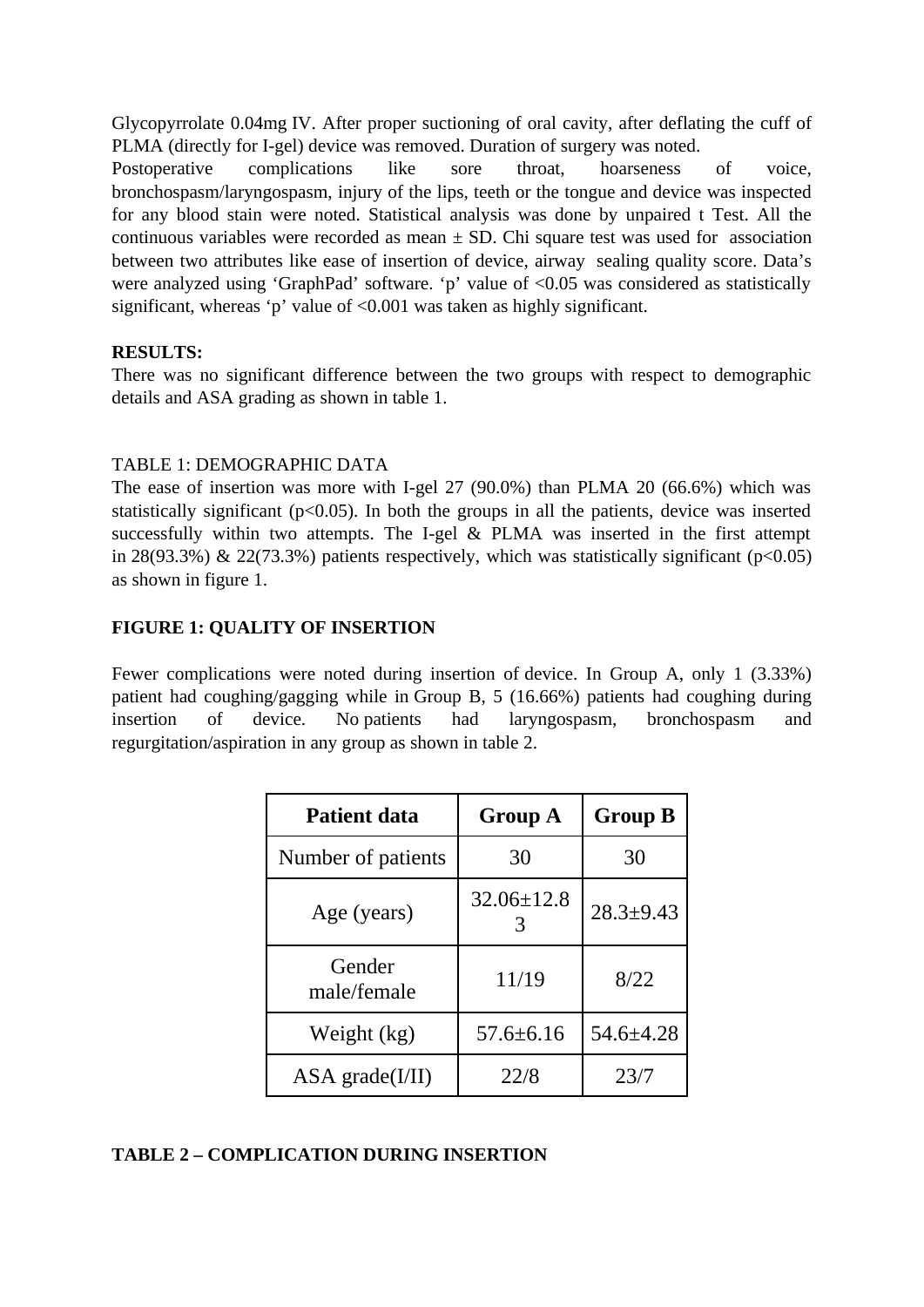| Complications                | Group A | Group B   |
|------------------------------|---------|-----------|
| Coughing / Gagging           | (3.33%) | 5(16.66%) |
| Bronchospasm                 | 0       |           |
| Laryngospasm                 | 0       |           |
| Regurgitation/<br>aspiration | 0       |           |

Adequate ventilation was achieved in both the groups. ASQS as determined by percentage loss of delivered tidal volume were comparable between two groups. Score 1/ 2 was noted in 24(80.0%)/ 6(20%) and 25(83.33%)/ 5(16.66%) in Group A & B patients respectively ( $p=0.738$ ), which was statistically not significant ( $p>0.05$ ) as shown in table 3.

| Scor<br>e | Group A     | Group B        | P value |
|-----------|-------------|----------------|---------|
|           | 24<br>(80%) | 25<br>(83.33%) |         |
|           | 6(20%)      | 5(16.66%)      | 0.738   |
| З         |             |                |         |
|           |             |                |         |

In both the groups, pre-op  $(121.7\pm 9.30/124.8\pm 8.71)$ ,  $(80.7\pm 6.55/80.9\pm 5.52)$  and before induction (125.2±9.39/126.0±8.44), (81.0±6.37/80.2±5.17) MAP was comparable. Immediately after insertion (127.4±9.36/133.4±8.21), (83.2±6.56/89.0±4.81) & 1 min after insertion (129.2±9.65/134.3±8.12), (82.2±5.93/89.2±4.96), MAP was increased in both the groups but was higher in Group B than Group A and was statistically significant ( $p$ <0.05) as shown in table 4.

**TABLE 4 -ANALYSIS OF MEAN ARTERIAL PRESSURE**

|                                   | Group A<br>$(n=30)$ | Group B<br>$(n=30)$ | P value |
|-----------------------------------|---------------------|---------------------|---------|
| Pre-op                            | $94.5 \pm 6.7$<br>4 | $95.3 \pm 5.49$     | 0.616   |
| Before induction                  | $95.8 \pm 6.7$<br>8 | $95.2 \pm 5.33$     | 0.704   |
| after<br>Immediately<br>insertion | $97.8 \pm 6.6$<br>9 | $103.5 \pm 5.1$     | 0.0005  |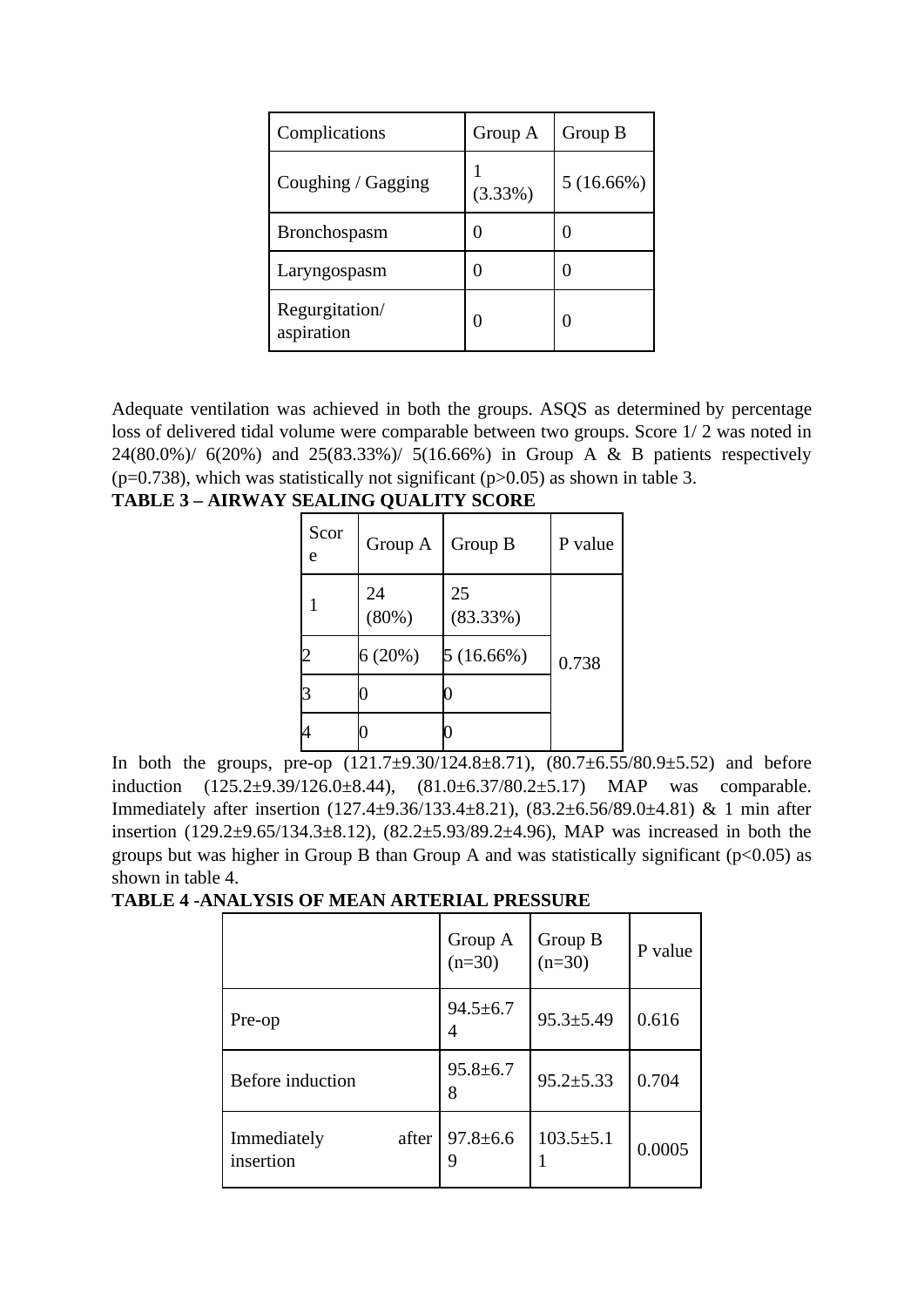| 1 min after<br>insertion | $97.9 \pm 6.6$<br>0 | $103.9 \pm 5.0$<br>8 | 0.0002 |
|--------------------------|---------------------|----------------------|--------|
| 3 min                    | $97.4 \pm 6.0$<br>4 | $101.3 \pm 5.2$<br>3 | 0.0097 |
| $5 \text{ min}$          | $96.7 \pm 5.8$<br>O | 99.9±5.21            | 0.0284 |
| $10 \text{ min}$         | $95.8 \pm 5.8$<br>5 | 98.4±5.22            | 0.0745 |
| $15 \text{ min}$         | $95.6 \pm 5.7$      | $96.4 \pm 5.20$      | 0.5727 |

The number of post-operative complications occurring in Group B was greater than in Group A. Blood-stained device was noted in 1 (3.33%) patient in Group A against 4 (13.33%) in Group B. Tongue-lip-dental trauma was noted in 5 (16.6%) in Group B where none in Group A. There was no incidence of sore throat, hoarseness of voice and bronchospasm / laryngospasm in any group as shown in figure 2.

**FIGURE 2- Post-operative complications:**



## **DISCUSSION:**

Endotracheal intubation has long been considered to be gold standard for patients requiring general anesthesia. The development of supraglottic airway device –LMA can be considered as a mile stone in anesthesiology and became indispensable part of airway management. Various types of supraglottic devices are widely used for securing and maintaining airway and are alternative to tracheal intubation5.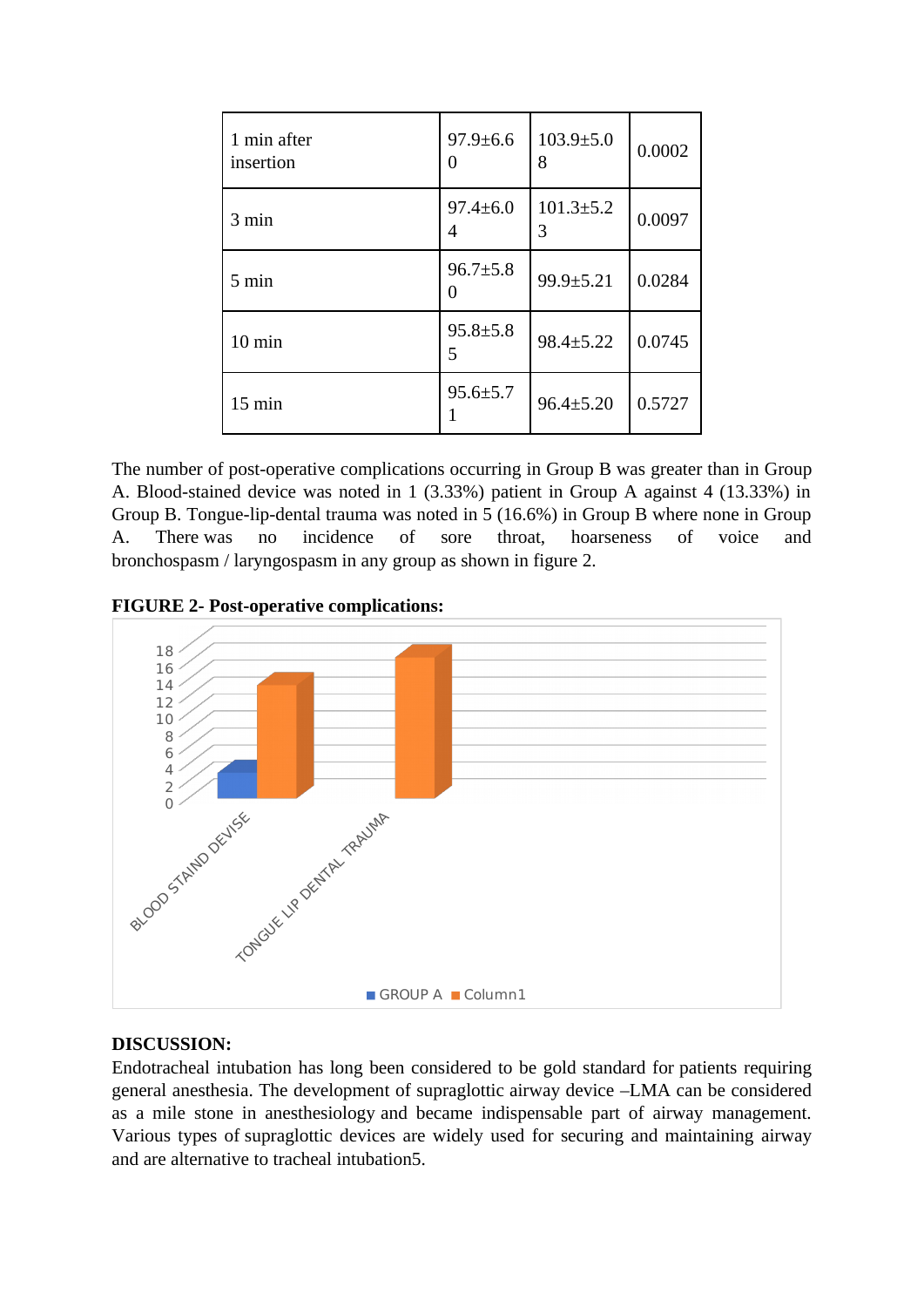The Proseal laryngeal mask airway (PLMA) came into existence in 2000. It has modified double cuff to improve seal around the glottis and a drain tube to provide a channel for aspirating gastric contents4, 6-8. But it too had few disadvantages like demand for careful handling to prevent cuff damage, difficulty in insertion and high cost.

I-gel is an innovative supraglottic airway device with non-inflatable cuff which has potential advantages including easier insertion and use, minimal risk of tissue compression, stability after insertion (no position change with cuff inflation) and manufacturing advantages in terms of simplicity and decreased cost. It is designed to anatomically fit the peri-laryngeal structures and a channel for gastric suction catheter placement5. Further, it has been designed to achieve a mirror impression of the pharyngeal and laryngeal structures and to provide a peri-laryngeal seal without cuff inflation17.

This study was designed to compare second generation supraglottic airway devices (I-gel versus LMA Proseal) during elective surgeries for quality of insertion, complication during insertion, quality of airway sealing, hemodynamic stability, SpO2, ETCO2 changes and postoperative complications.

In 2009 Ishwar Singh et al compared clinical performance of I-gel with proseal LMA in elective surgeries. They concluded that I-gel - a new supraglottic device, is easier to insert, requires less attempts of insertion, less traumatic and has easier gastric tube placement9.

complications were comparable. They concluded I-gel is an effective and safe alternative supraglottic airway device10.

In 2015 Preeti Agarwal, Deepak Kumar et al compared clinical performance and hemodynamic changes of I-gel with LMA Proseal. The ease of insertion was more with group I (I-gel) (29/30) than with group II (PLMA) (23/30) ( $p$ <0.05). Blood staining of device, tongue and lip was more with group II ( $p$  $>$ 0.05). Changes in MAP was significant higher in group II than Group I ( $p$ <0.05). It was concluded that I-gel airway is better alternative, user friendly device than PLMA in patients with high risk and having predicting difficult airway because of ease of insertion and maintenance of hemodynamic stability11.

In 2016 Renu Bala, Susheela T, Sanjay J et al compared hemodynamic changes associated with insertion of three different supraglottic airway devices (Classic LMA vs PLMA vs Igel). They concluded all three supraglottic airway devices cause similar hemodynamic changes but I-gel has higher success rate, take less time for insertion, associated with less perioperative complications and lead to comparatively less pressor response12.

In 2017 SG Curpod et al compared the clinical performance of I-gel and PLMA in adult patients. Mean insertion time for I-gel was significantly lower than PLMA (p< 0.001), I-gel was easier to insert ( $p < 0.762$ ). ASQS as determined by percentage loss of delivered tidal volume were comparable between two groups. I-gel provided a better fibreoptic view of glottis than PLMA. Gastric tube placement, hemodynamic parameters and complications were comparable. They concluded I-gel is an effective and safe alternative supraglottic airway device10.

Easy insertion and a smaller number of attempts influence the feasibility of supraglottic airway devices.

The ease of insertion was more with I-gel than PLMA 20 which was statistically significant. Device was inserted successfully within two attempts. The I-gel & PLMA was inserted in the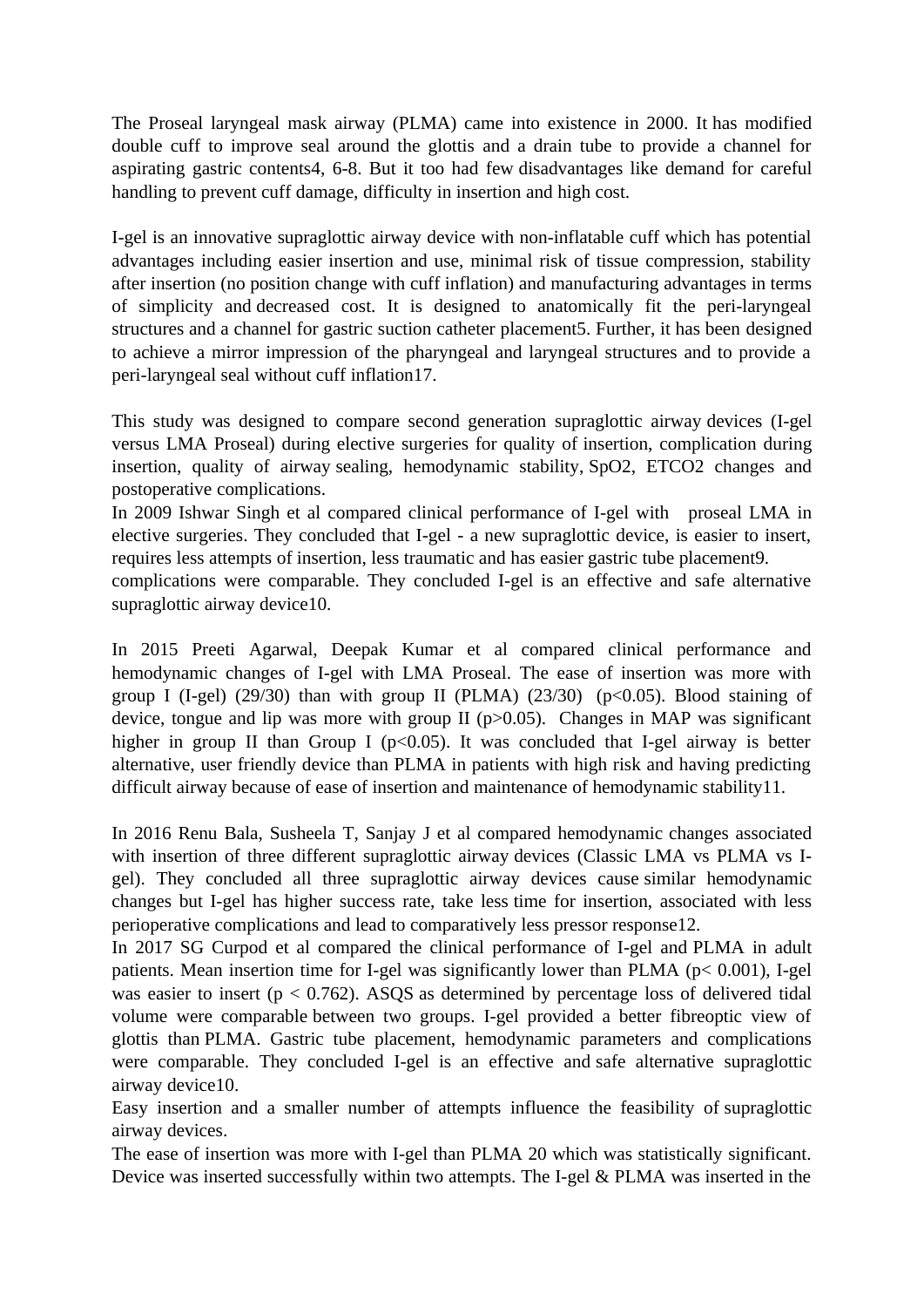first attempt in 28(93.3%) & 22(73.3%) patients respectively, which was statistically significant ( $p$ <0.05). This was comparable to previous study done by Ishwar singh et al in 2009.

Both the devices were tolerated well and clear airway was maintained throughout anesthesia. In Group A, only one patient had coughing/gagging while in Group B, five patients had coughing during insertion of device. No patients had laryngospasm, bronchospasm and regurgitation/aspiration in any group.

Airway sealing quality score was comparable in both the groups which was statistically not significant (p>0.05). This was comparable to previous study done by SG Curpod.

In both the groups, pre-op and before induction MAP was comparable. Immediately after insertion & 1 min after insertion, MAP was increased in both the groups but was higher in Group B than Group A and was statistically significant ( $p$ <0.05).

These results were comparable with previous study done by Preeti Agarwal, Deepak kumar et al in 2015, Renu Bala, Susheela T, Sanjay J et al In 2016.

The mean duration of surgery (32.0±5.19/31.5±4.58) was comparable in both the groups.

The number of post-operative complications occurring in Group B was greater than in Group A. Blood stained device was noted in 1 patients in Group A against 4 in Group B. Tonguelip-dental trauma was noted in 5 in Group B where none in Group A. There was no incidence of sore throat, hoarseness of voice and bronchospasm / laryngospasm in any group. These results were comparable with previous study done by In 2015 Preeti Agarwal, Deepak kumar et al.

# **CONCLUSION:**

Both second generation SADs, PLMA and I-gel were tolerated well and comparable in securing a patent airway and quality of airway sealing in patients undergoing elective surgeries. I-gel is better than PLMA in terms of faster and easy insertion requiring less manipulation with a low incidence of complications during insertion, less hemodynamic stress response and lower incidence of postoperative complications. To conclude with, Among Second generation supraglottic airway device (I gel versus PLMA) Igel is a better and safe alternative to PLMA during elective surgeries.

# **REFERENCES:**

- 1. Anand kuppusamy, jayakar Guruswamy, Karunanithi Parasakthi. Comparison of Proseal Laryngeal Mask Airway (Proseal LMA) with Igel by fibreoptic view of glottis aperture in anesthetized adult patients. Ind J Anaesth 2016:3(1):12-15.
- 2. Griffin RM, Hatcher IS. Aspiration pneumonia and the laryngeal mask airway. Anesthesia 1990; 45:1039-40.
- 3. Brain AIJ, Verghese C, Strube PJ. The LMA 'ProSeal'—a laryngeal mask with an oesophageal vent. Br J Anaesth 2000; 84: 650–4.
- 4. I -gel User Guide, 7th Edn. Wokingham, UK: Intersurgical Ltd, 2009.
- 5. Jackson K, Cook TM. Evaluation of four airway training manikins as patient simulators for the insertion of eight types of supraglottic airway devices. Anaesthesia 2007; 62: 388–93